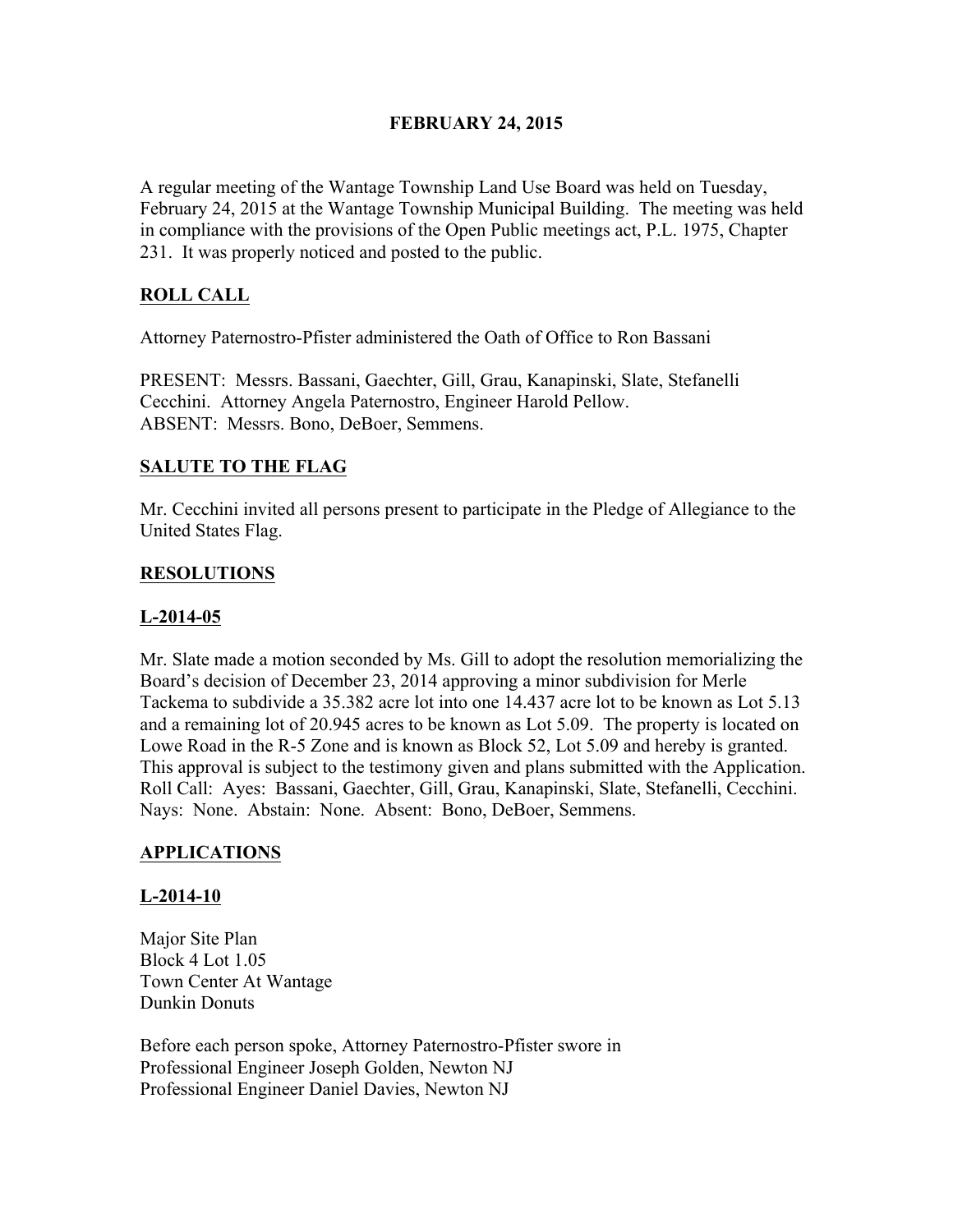Architect Gary Kliesch, Ames Ave Rutherford NJ

Mr. Pellow began by going over his report with Engineers Joseph Golden and Daniel Davies. The General Requirements of his report were met, which lead to questions regarding Existing Conditions. Mr. Pellow asked for the Wetlands Delineator yellow line to be shown on the map. The Engineers agreed to show it on a future map.

There are two wells on the property, which will provide adequate water supply for everything proposed in phase one and two. The well in the center of the lot will provide water for Dunkin Donuts. There will be plenty of green space since the building will be back 100 feet. Storm drain landscaping will consist of basin grass and low plantings.

There is an 'entrance only' on the north side of the site, with a dual access across from entrance to the strip mall. An Application has been filed with the DOT.

Harold's report:

Signage, addressed by Architect Gary Kliesch

One freestanding pylon sign is permitted containing no more than 48 square feet and no higher than 16 feet. Dunkin is proposing 17.8 feet in height containing 41 square feet.

On the drive thru side a decal sign attached to the building is usually not considered a sign. In Mr. Pellows report he states the menu board and the drive-thru should be considered a sign. If the Board considers it a sign, a variance will be sought. The menu board should not be seen from Route 23. There is also a free standing sign behind the building listing the daily specials.

Mrs. Gill inquired about the New England style design. At the subcommittee meeting the Board members in attendance requested a Colonial style design. Mr. Kliesch was not informed of those wishes.

Exhibit A 3 is a bird's eye view of Dunkin Donuts. The rending is proposing one building mounted sign, National Brand name and Trademark sign. A variance is needed for the area on that sign. This sign was chosen based on the fact the building is 100 feet back from the road and the speed limit on the road.

Exhibit A4 colored elevations shows the inside of building with the seating area on left side.

There will be  $4 - 6$  employees during the peak hours of 6:00 am  $- 10:00$  am, after 10:00 am two to three employees are expected. Dunkin Donuts is proposing a 24 hour facility.

Expected deliveries are one to two a week, based on volume. Those deliveries will be straight body trucks. Donuts will be delivered twice a day by passenger vans.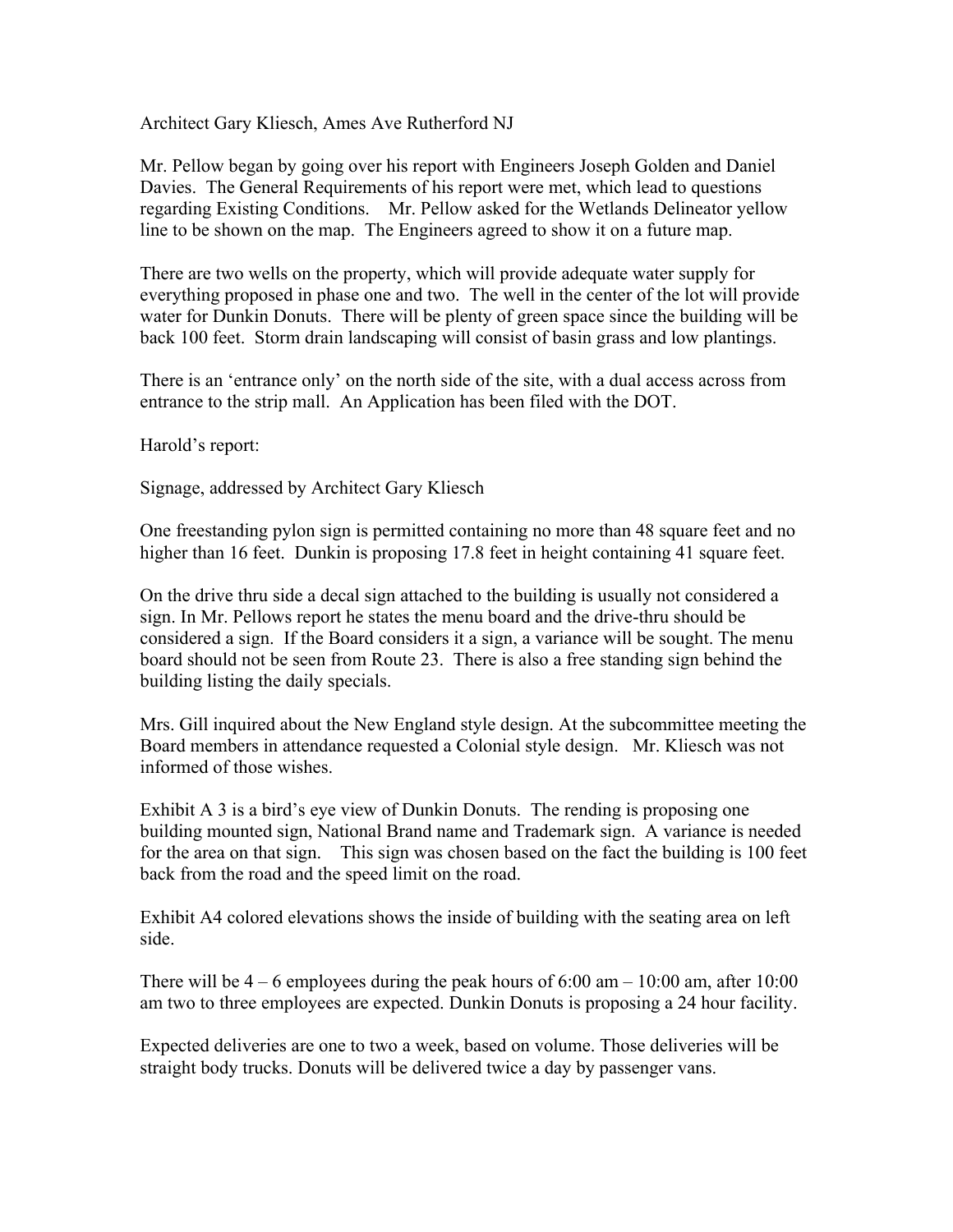The parking lot design will not accommodate tractor-trailers. The dumpster will be to the right, rear, and north of the building. The dumpster is hidden by fencing and protected by bollards.

The septic system will be serviced by underground subsurface facility, in the southeastern corner of property. The pump system will be at grade. The system will just service the Dunkin Donuts.

There is a 'no escape' drive through. There will be signage that states this is a 'drive through only'.

Mr. Pellow reminded them that 6 feet wide sidewalks are required. Dunkin Donuts prefers wheel stops and bollards, most restaurants do not have curbing, curbing may be a tripping hazard. The Board requested provisions for 6-foot sidewalks.

Dunkin Donut's has agreed to the lower the outside lighting, from twenty feet to twelve feet.

The Landscape plan will be approved by Harold Pellow and the Board.

If they feel there is a need Dunkin Donuts may seek approval of the Board for the adding an outside bench.

All utilities will be underground.

Mr. Cecchini opened the meeting to board for questions. Mrs. Gill stated, other than style she approves the idea.

Mr. Bassani, brought up parking, two spaces are removed for handicap parking, four more for employee parking, that leaves four parking spots for customers. Mr. Bassani feels that is not ample parking. After some discussion, the Applicant agreed to open a portion of phase two for employee parking, including a sidewalk for employee safety. The additional parking will be included on the updated set of plans.

## PUBLIC COMMENTS

Owen Valkema, 246 Route 23 questioned the drainage, his parking lot floods from the over flow from the pond during a large storm. Dunkin Donuts will be cleaning a preexisting drainage pipe under Route 23. The State mandates storm water management and there is a required in a maintenance manual stating who is responsible. Since no one else wished to speak, the meeting was closed to the public.

Mr. Cecchini opened the meeting to the Board for their comments and concerns. Mr. Cecchini stated the applicant is looking for approval for Dunkin Donuts to be located on Block 4, Lot 1.05. Variances for signage may change because of the design of the